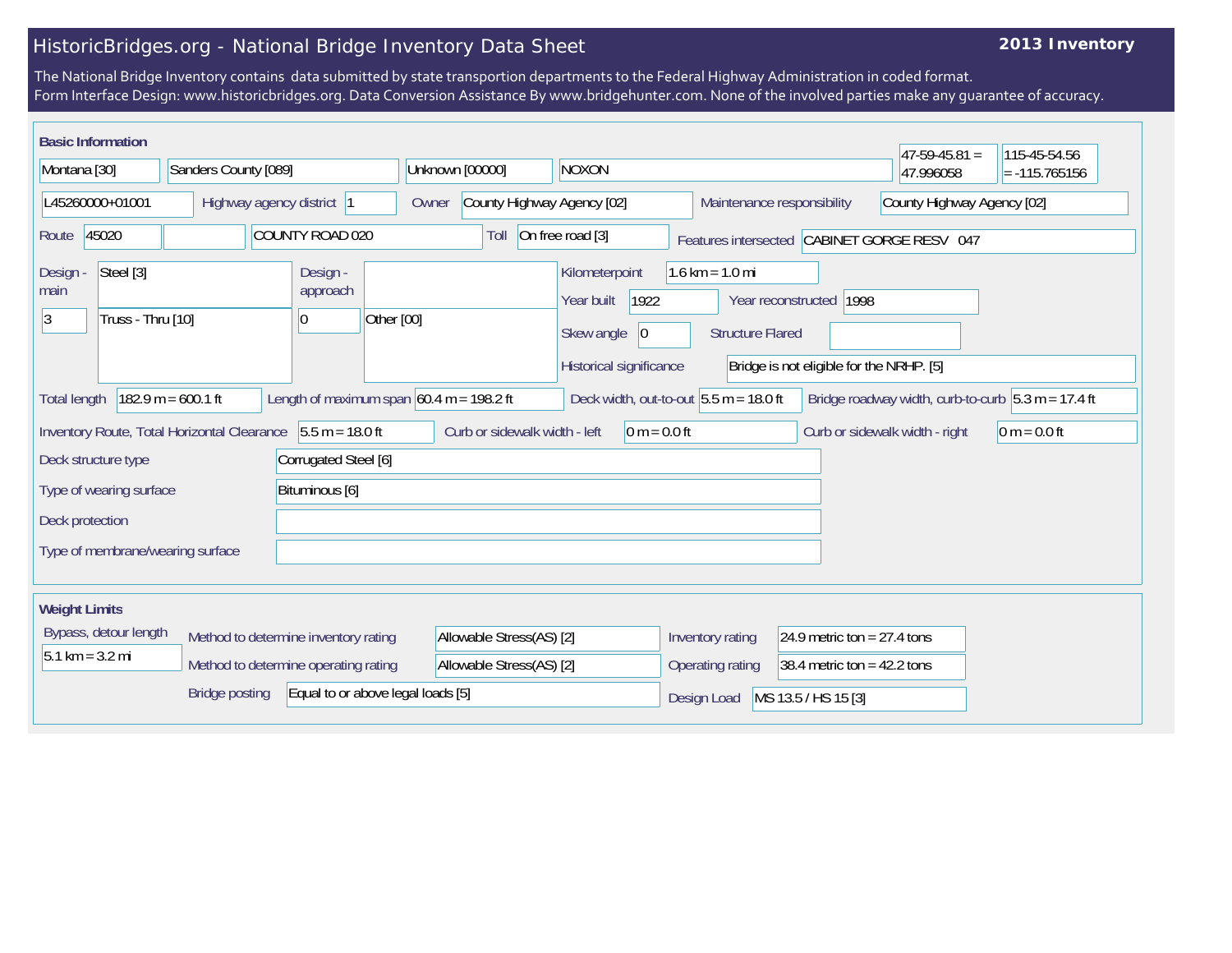| <b>Functional Details</b>                                                                                |                                                                                         |  |
|----------------------------------------------------------------------------------------------------------|-----------------------------------------------------------------------------------------|--|
| 100<br>Average daily truck traffi 3<br>Average Daily Traffic                                             | Year 2003<br>2025<br>100<br>%<br>Future average daily traffic<br>Year                   |  |
| Road classification<br>Local (Rural) [09]                                                                | Approach roadway width<br>$7.7 m = 25.3 ft$<br>Lanes on structure 2                     |  |
| Type of service on bridge Highway [1]                                                                    | Bridge median<br>Direction of traffic 2 - way traffic [2]                               |  |
| No parallel structure exists. [N]<br>Parallel structure designation                                      |                                                                                         |  |
| Waterway [5]<br>Type of service under bridge                                                             | 0 <br>Navigation control<br>Lanes under structure                                       |  |
| Navigation vertical clearanc<br>$0 = N/A$                                                                | Navigation horizontal clearance $ 0 = N/A$                                              |  |
| Minimum navigation vertical clearance, vertical lift bridge                                              | Minimum vertical clearance over bridge roadway<br>$4.81 m = 15.8 ft$                    |  |
| Minimum lateral underclearance reference feature Feature not a highway or railroad [N]                   |                                                                                         |  |
| Minimum lateral underclearance on right $ 0 = N/A$                                                       | Minimum lateral underclearance on left $0 = N/A$                                        |  |
| Minimum Vertical Underclearance $ 0 = N/A $                                                              | Minimum vertical underclearance reference feature Feature not a highway or railroad [N] |  |
| Appraisal ratings - underclearances N/A [N]                                                              |                                                                                         |  |
|                                                                                                          |                                                                                         |  |
| <b>Repair and Replacement Plans</b>                                                                      |                                                                                         |  |
| Type of work to be performed                                                                             | Work to be done by contract [1]<br>Work done by                                         |  |
| Replacement of bridge or other structure because<br>of substandard load carrying capacity or substantial | 620000<br>Bridge improvement cost<br>3100000<br>Roadway improvement cost                |  |
| bridge roadway geometry. [31]                                                                            | 190 m = $623.4$ ft<br>Length of structure improvement<br>Total project cost<br>9300000  |  |
|                                                                                                          | Year of improvement cost estimate<br>2009                                               |  |
|                                                                                                          | Border bridge - state<br>Border bridge - percent responsibility of other state          |  |
|                                                                                                          | Border bridge - structure number                                                        |  |